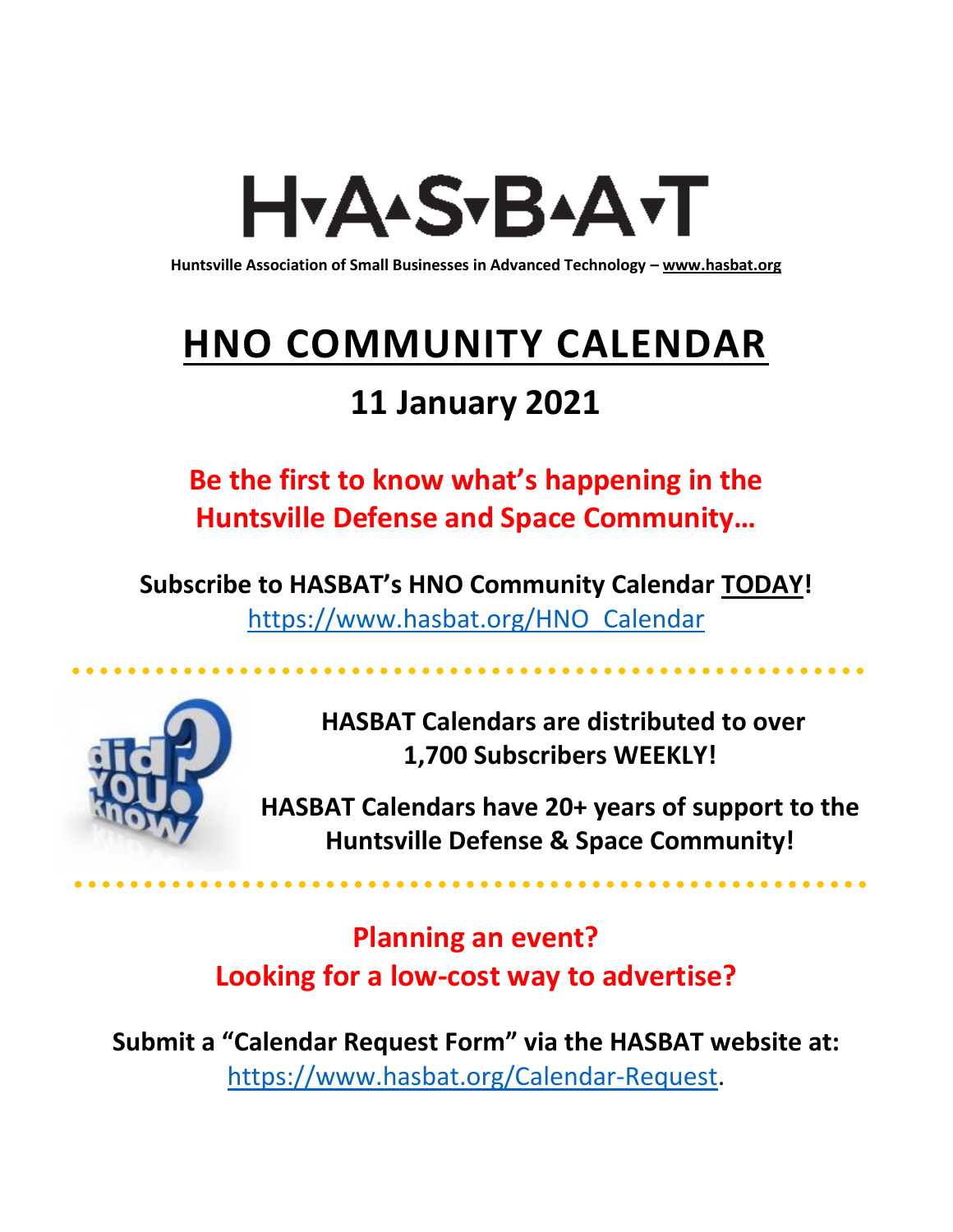### **Н-А-S-В-А-Т**

### **HNO COMMUNITY CALENDAR**

#### **11 JANUARY 2021**

### **Table of Contents**

Instructions: Click CTRL+Enter to access any area(s) of interest, or scroll to the appropriate section

#### **NOTES TO THE CALENDAR**

- *For special event information, contact the appropriate protocol office.*
- *The POC data provided for each calendar entry represents the best information available.*
- *There is an Advanced Planning Calendar if you want to look ahead and avoid conflicts.*
- *Any updates or corrections, please email HASBAT at [calendar@hasbat.org.](mailto:calendar@hasbat.org)*



### **PROUDLY SERVING BUSINESSES IN THE HUNTSVILLE DEFENSE & SPACE COMMUNITY**

Page 2 of 10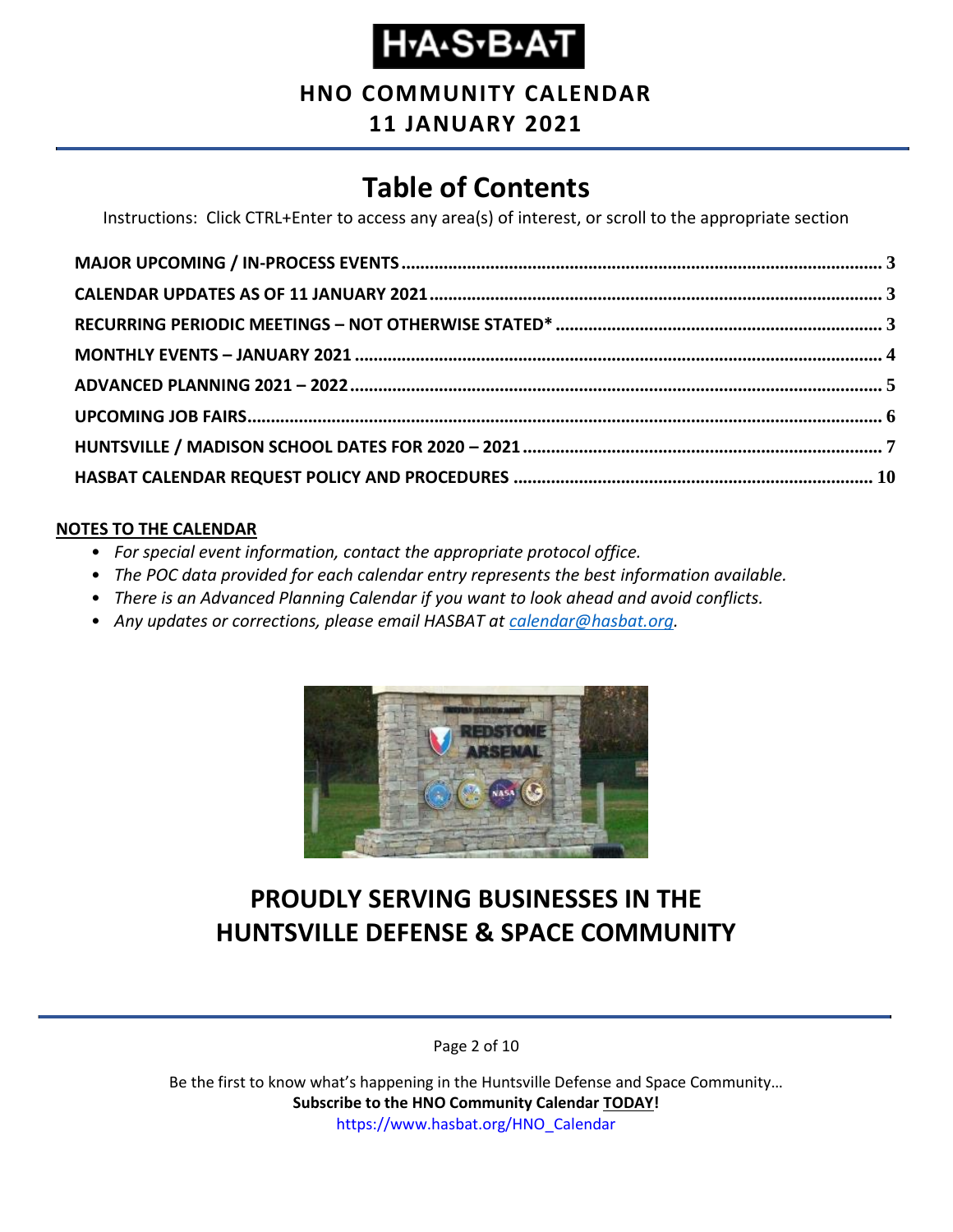# H.A.S.B.A.T

**HNO COMMUNITY CALENDAR 11 JANUARY 2021**

#### <span id="page-2-0"></span>**MAJOR UPCOMING / IN-PROCESS EVENTS**

- **Due to Coronavirus / COVID-19 precautions, many events are being indefinitely postponed and / or cancelled, and we're working to keep our event list as accurate as possible. Please check with event organizers to make sure any event listed here is still happening. We appreciate your understanding!**
- **12 JAN 21 (Virtual):** Huntsville / Madison County Chamber Virtual Alabama Legislative Update, 2:00 3:30 pm, register at: [https://cm.hsvchamber.org/events/details/2021-alabama-legislative-update-11504,](https://cm.hsvchamber.org/events/details/2021-alabama-legislative-update-11504) cost: \$10 for Chamber members, \$50 for Non-Members.
- **27 JAN 21 (Virtual):** 2021 State of the County Address featuring Chairman Dale Strong, information and registration at: [https://cm.hsvchamber.org/events/details/2021-state-of-the-county-address-featuring](https://cm.hsvchamber.org/events/details/2021-state-of-the-county-address-featuring-chairman-strong-10743)[chairman-strong-10743,](https://cm.hsvchamber.org/events/details/2021-state-of-the-county-address-featuring-chairman-strong-10743) cost: \$10 for Huntsville Chamber members, \$50 for Non-members.

#### <span id="page-2-1"></span>**CALENDAR UPDATES AS OF 11 JANUARY 2021**

- **12 JAN 21 (Virtual):** 2021 Ask the Experts Lunch & Learn (focus on Cybersecurity and CMMC), 11:00 am 12:30 pm, information and registration at[: https://cm.hsvchamber.org/events/details/2021-ask-the](https://cm.hsvchamber.org/events/details/2021-ask-the-experts-lunch-learn-jan-12-10894)[experts-lunch-learn-jan-12-10894,](https://cm.hsvchamber.org/events/details/2021-ask-the-experts-lunch-learn-jan-12-10894) cost: \$5 for Chamber members, \$10 for non-members.
- **21 JAN 21 (Virtual):** South Central Federal Contracting Summit, 9:00 am 3:30 pm CST, matchmaking from 1:00 pm – 3:30 pm (signup deadline January 15), information and registration at: [https://www.asbcc.org/meetings/south-central-summit-012121/,](https://www.asbcc.org/meetings/south-central-summit-012121/) cost: Varies
- **21 JAN 21 (Virtual):** US Army Aviation and Missile Command Virtual Town Hall, 9:30 am, [www.facebook.com/usarmyamcom.](http://www.facebook.com/usarmyamcom) Submit questions at: [www.facebook.com/usarmyamcom](http://www.facebook.com/usarmyamcom) or [lisa.m.hunter4.civ@mail.mil,](mailto:lisa.m.hunter4.civ@mail.mil) cost: Free
- **25 JAN 21 (Virtual):** National 8(a) Association 2021 Virtual Day, 9:00 am 5:30 pm EST, information and registration at: https://www.national8aassociation.org/2021-virtual-day

#### <span id="page-2-2"></span>**RECURRING PERIODIC MEETINGS – NOT OTHERWISE STATED\***

**Please coordinate with event organizers to make sure recurring meeting is still happening.**

- **AFWA Meeting**: 3rd Tues. @1730, Terranova's [www.huntsvilleafwa.org](http://www.huntsvilleafwa.org/)
- **Air Force Association**: 3rd Thurs. @1730, details TBD [Brenda.armstrong@edwardjones.com](mailto:Brenda.armstrong@edwardjones.com)
- **Energy HSV**: Periodic Breakfast Meetings and Luncheons, for more information, contact Trisha Truitt [\(trisha.truitt@energyhuntsville.com\)](mailto:trisha.truitt@energyhuntsville.com) or Kecia Pierce (kecia.pierce@energyhuntsville.com) .
- Huntsville Aerospace Marketing Association (HAMA) Membership Luncheon: 2<sup>nd</sup> Fri. @1100 1300, Jackson Center – [reservations@hamaweb.org](mailto:reservations@hamaweb.org)

Page 3 of 10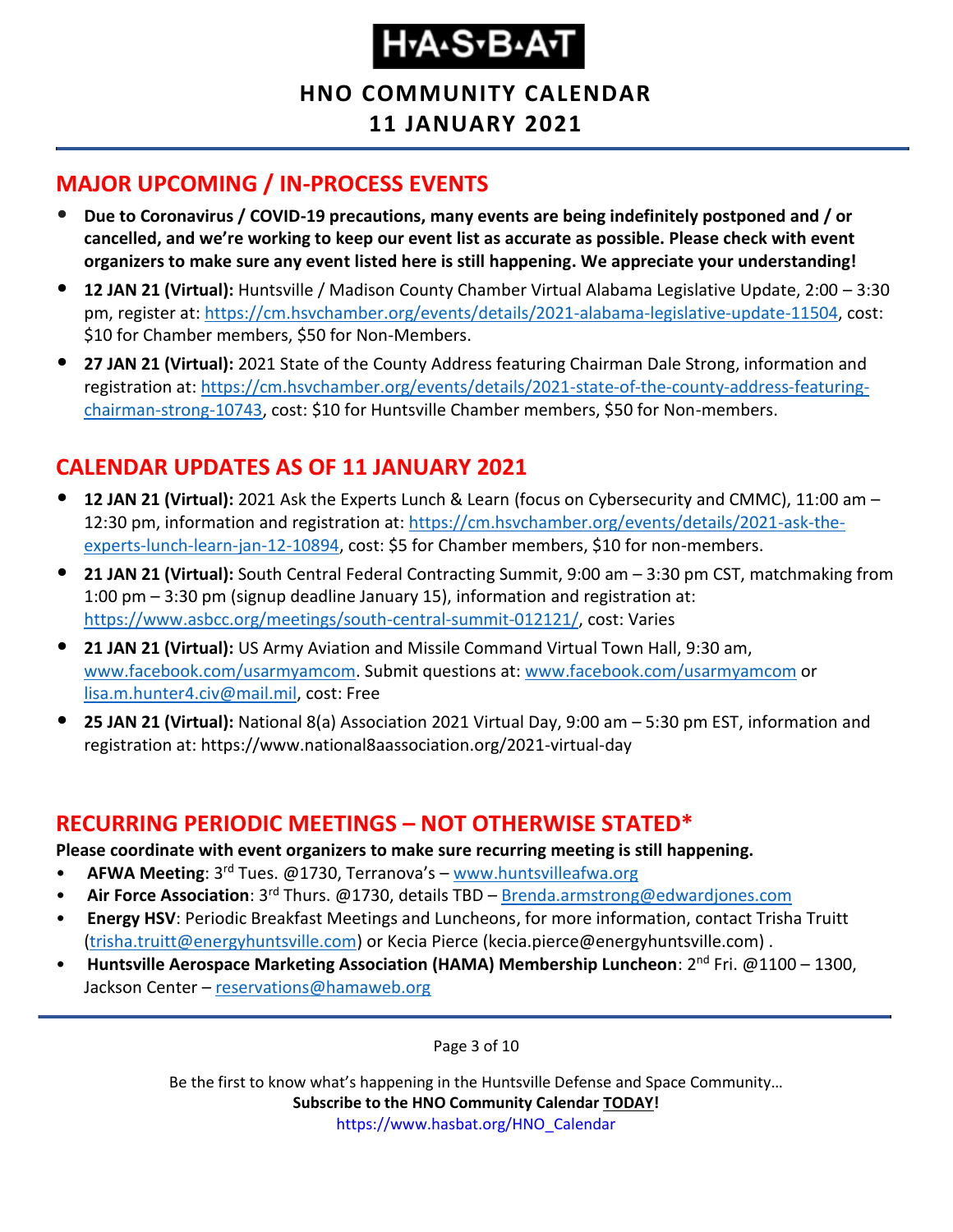# H.A.S.B.A.T

#### **HNO COMMUNITY CALENDAR 11 JANUARY 2021**

- **HASBAT Monthly Membership Meeting**: 1st Thurs. (2nd during Fed. Holidays) @0700-0830 or 1100-1300, Jackson Center – [www.hasbat.org/events](http://www.hasbat.org/events)
- **HASBAT Quarterly Training Session**: 1<sup>st</sup> Thurs. (2<sup>nd</sup> during Fed. Holidays) @0930-1100 (March, June, September, and December), Jackson Center and other venues per topic - [www.hasbat.org/events](http://www.hasbat.org/events)
- **ICEAA Greater Alabama Chapter Workshop**: 2nd Tuesday <http://www.iceaaonline.com/chapters/greater-alabama-chapter/>
- **MOAA**: Last Wed of the Month @1100, Summit Club [csdowning@bellsouth.net](mailto:csdowning@bellsouth.net)
- **North Alabama Veterans & Fraternal Organization Coalition (NAVFOC): 1<sup>st</sup> Weds., American Legion-Post** 229 – [www.navfoc.org](http://www.navfoc.org/)
- **NCMA Monthly Meeting**: 3<sup>rd</sup> Thurs., Check website for time and location [www.ncmahsv.org](http://www.ncmahsv.org/)
- **PMI-NAC Monthly Meeting:** 3<sup>rd</sup> Thursday Breakfast Meetings, 7:30 am at RFCU Atrium, see website for details: www.pmi-nac.org
- **RCAGCRA**: 2nd Tues. @1130-1300, Java Café [sherenroberts@yahoo.com](mailto:sherenroberts@yahoo.com)
- **RSA Mil. & Civ. Club (RSAMCC) Lunch**: 2nd Tues, @1000-1230, The Summit [www.rsacwc.org](http://www.rsacwc.org/)
- **RSA Sgt. Maj. Assn.**: 3rd Thurs. @0630-0730, USAG HQ Conf. Rm. D101 [info@redstonesma.org](mailto:info@redstonesma.org) [www.redstonesma.org](http://www.redstonesma.org/)
- **RSA Warrant Officers Association**: 2<sup>nd</sup> Weds. @1130-1300, Bowling Alley [www.redstonewarrants.com](http://www.redstonewarrants.com/)
- **SAME**: 2nd Thurs., RFCU (220 Wynn) [tfoster@ssr-inc.com](mailto:tfoster@ssr-inc.com)
- **VVA #1067**: 2nd Thurs. @1700, American Legion (Drake Ave.) [wharmon446@charter.net](mailto:wharmon446@charter.net)
- *\* NOTE: Events listed in alphabetical order by organization/society name.*

#### <span id="page-3-0"></span>**MONTHLY EVENTS – JANUARY 2021**

- **12 JAN 21 (Virtual):** Huntsville / Madison County Chamber Virtual Alabama Legislative Update, 2:00 3:30 pm, register at: [https://cm.hsvchamber.org/events/details/2021-alabama-legislative-update-11504,](https://cm.hsvchamber.org/events/details/2021-alabama-legislative-update-11504) cost: \$10 for Chamber members, \$50 for Non-Members.
- **12 JAN 21 (Virtual):** 2021 Ask the Experts Lunch & Learn (focus on Cybersecurity and CMMC), 11:00 am 12:30 pm, information and registration at[: https://cm.hsvchamber.org/events/details/2021-ask-the](https://cm.hsvchamber.org/events/details/2021-ask-the-experts-lunch-learn-jan-12-10894)[experts-lunch-learn-jan-12-10894,](https://cm.hsvchamber.org/events/details/2021-ask-the-experts-lunch-learn-jan-12-10894) cost: \$5 for Chamber members, \$10 for non-members.
- **14 JAN 21 (Virtual):** Must-Have Financial Metrics and Project Reports for Government Contractors, sponsored by the Catalyst Center, more information and registration at: [https://catalystcenter.ecenterdirect.com/events/971414,](https://catalystcenter.ecenterdirect.com/events/971414) cost: Free
- **21 JAN 21 (Virtual):** US Army Aviation and Missile Command Virtual Town Hall, 9:30 am, [www.facebook.com/usarmyamcom.](http://www.facebook.com/usarmyamcom) Submit questions at: [www.facebook.com/usarmyamcom](http://www.facebook.com/usarmyamcom) or [lisa.m.hunter4.civ@mail.mil,](mailto:lisa.m.hunter4.civ@mail.mil) cost: Free

Page 4 of 10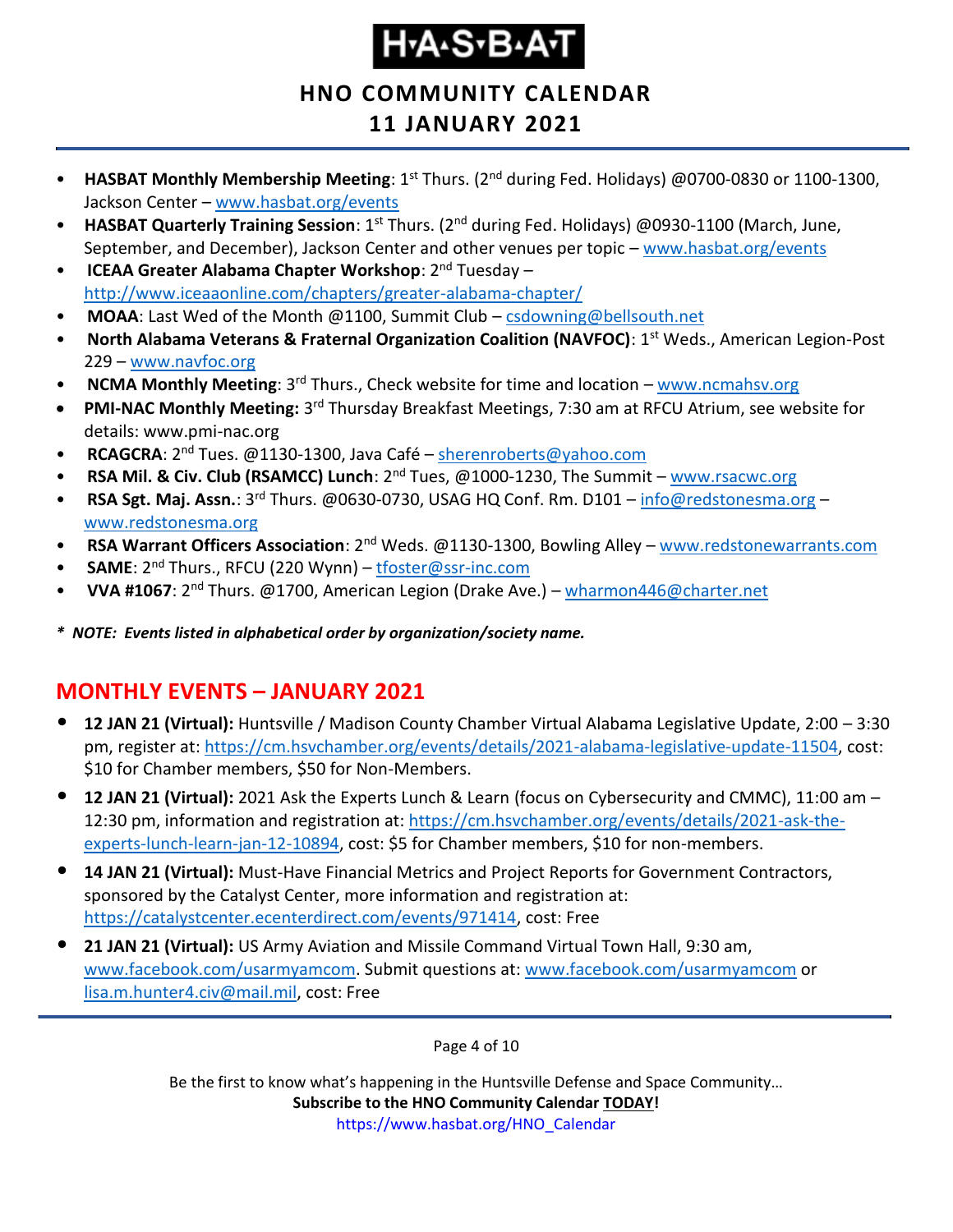# H.A.S.B.A.T

#### **HNO COMMUNITY CALENDAR 11 JANUARY 2021**

- **21 JAN 21 (Virtual):** South Central Federal Contracting Summit, 9:00 am 3:30 pm CST, matchmaking from 1:00 pm – 3:30 pm (signup deadline January 15), information and registration at: [https://www.asbcc.org/meetings/south-central-summit-012121/,](https://www.asbcc.org/meetings/south-central-summit-012121/) cost: Varies
- **25 JAN 21 (Virtual):** National 8(a) Association 2021 Virtual Day, 9:00 am 5:30 pm EST, information and registration at: https://www.national8aassociation.org/2021-virtual-day
- **26 JAN 21 (Virtual):** Purposefully Profitable: Strategy Development for Small Business, sponsored by the Catalyst Center, more information and registration at: [https://catalystcenter.ecenterdirect.com/events/971391,](https://catalystcenter.ecenterdirect.com/events/971391) cost: Free
- **27 JAN 21 (Virtual):** 2021 State of the County Address featuring Chairman Dale Strong, information and registration at: [https://cm.hsvchamber.org/events/details/2021-state-of-the-county-address-featuring](https://cm.hsvchamber.org/events/details/2021-state-of-the-county-address-featuring-chairman-strong-10743)[chairman-strong-10743,](https://cm.hsvchamber.org/events/details/2021-state-of-the-county-address-featuring-chairman-strong-10743) cost: \$10 for Huntsville Chamber members, \$50 for Non-members.

### <span id="page-4-0"></span>**ADVANCED PLANNING 2021 – 2022 NEAR TERM FEBRUARY 2021 – MARCH 2021:**

• **16-18 MAR 21 (Virtual):** AUSA Global Force Next Symposium, information at: <https://www.ausa.org/events/global-force-next>

#### **LONGER TERM APRIL 2021+**

- **8 APR 21:** NCMS Mid-South Chapter 22nd Ann. Tng. Seminar VBC [tim.hynes@vencore.com](mailto:tim.hynes@vencore.com)
- **16 APR 21 (In Person):** PMI Project Management Excellence Awards Dinner, 5:30 9:00 pm, Jackson Center, 6001 Moquin Drive NW, Huntsville AL 35806, information and registration at: [https://pmi](https://pmi-nac.org/meet-reg1.php?id=179)[nac.org/meet-reg1.php?id=179,](https://pmi-nac.org/meet-reg1.php?id=179) cost: \$60
- **8-10 JUN 21:** National Cyber Summit, Von Braun Center South Hall, 700 Monroe Street, Huntsville AL 35801, More information a[t www.nationalcybersummit.com](http://www.nationalcybersummit.com/) .
- **10-12 AUG 21 (In Person):** Space and Missile Defense Symposium, Von Braun Center South Hall, information coming soon at smdsymposium.org.
- **15-17 NOV 21 (NEW Date from Jan 20-22 2021):** 2021 Joseph P. Cribbins Training, Equipping and Sustainment Symposium "Synchronizing Across the Army Aviation Enterprise" @ Von Braun Center, more information at:<https://s15.a2zinc.net/clients/aaaa/TASS2020/Public/Enter.aspx>
- **7 APR 22: NCMS Mid-South Chapter 23rd Ann. Tng. Seminar VBC [tim.hynes@vencore.com](mailto:tim.hynes@vencore.com)**

Page 5 of 10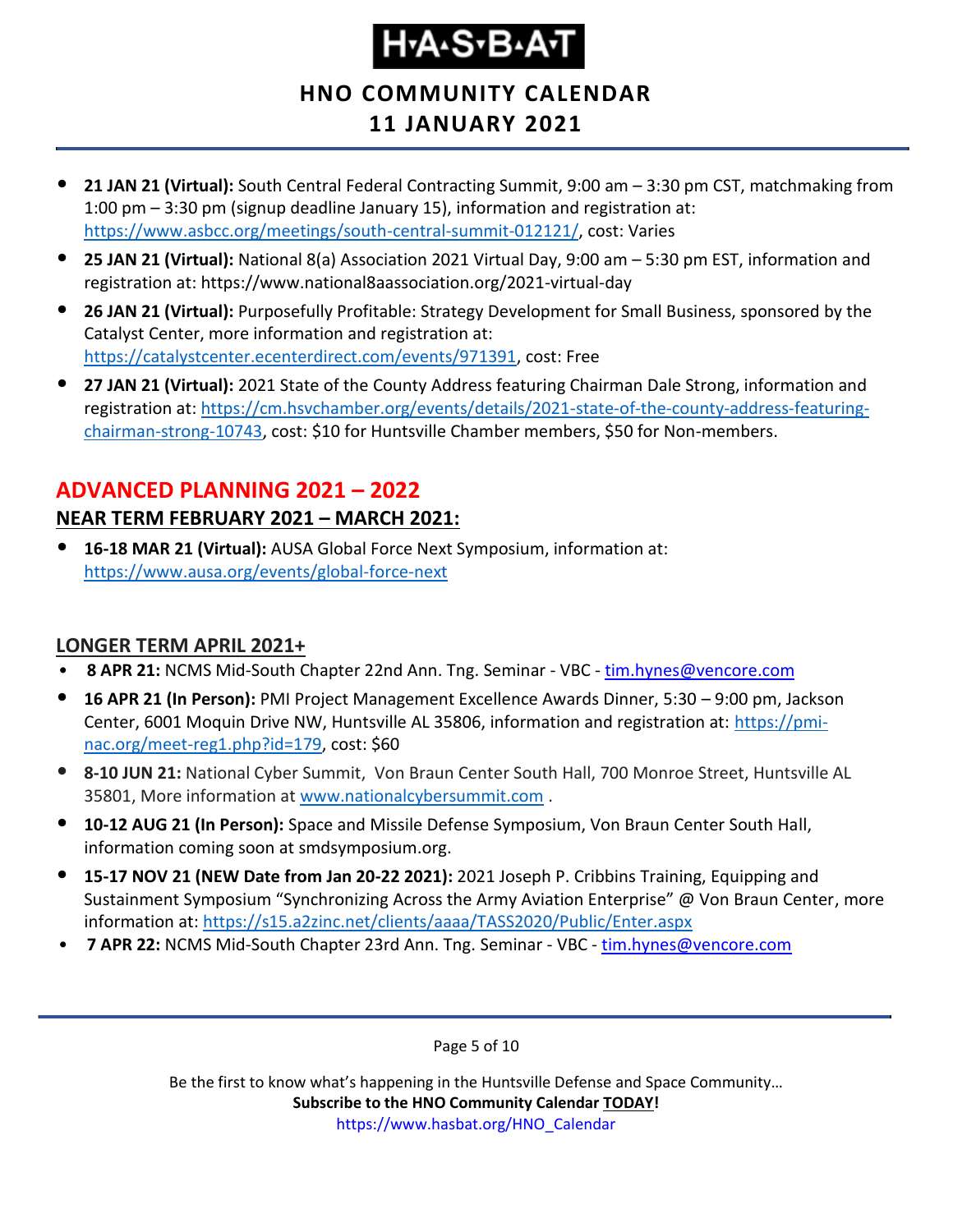# H-A-S-B-A-T

### **HNO COMMUNITY CALENDAR**

#### **11 JANUARY 2021**

#### <span id="page-5-0"></span>**UPCOMING JOB FAIRS**

- Huntsville Chamber of Commerce Job Fair Link: [https://hsvchamber.org/departments/workforce](https://hsvchamber.org/departments/workforce-education/career-fairs/)[education/career-fairs/](https://hsvchamber.org/departments/workforce-education/career-fairs/)
- Huntsville Job Fairs Google Link: [https://www.google.com/search?source=hp&ei=tIkWXYqcBLGOggf1qamIBw&q=huntsville+job+fairs&oq=huntsville+job+fairs&](https://www.google.com/search?source=hp&ei=tIkWXYqcBLGOggf1qamIBw&q=huntsville+job+fairs&oq=huntsville+job+fairs&gs_l=psy-ab.3..0j0i22i30l2.1976.6389..6885...1.0..0.106.1483.20j1......0....1..gws-wiz.....8..35i39j0i131j0i20i263.QNPeuRdHMI0&ibp=htl;jobs&sa=X&ved=2ahUKEwjd5q25ko3jAhXmUt8KHWsmB5MQiYsCKAF6BAgFEBA#fpstate=tldetail&htidocid=pbp-9beJRfv9iMRDAAAAAA%3D%3D&htivrt=jobs) [gs\\_l=psy-ab.3..0j0i22i30l2.1976.6389..6885...1.0..0.106.1483.20j1......0....1..gws](https://www.google.com/search?source=hp&ei=tIkWXYqcBLGOggf1qamIBw&q=huntsville+job+fairs&oq=huntsville+job+fairs&gs_l=psy-ab.3..0j0i22i30l2.1976.6389..6885...1.0..0.106.1483.20j1......0....1..gws-wiz.....8..35i39j0i131j0i20i263.QNPeuRdHMI0&ibp=htl;jobs&sa=X&ved=2ahUKEwjd5q25ko3jAhXmUt8KHWsmB5MQiYsCKAF6BAgFEBA#fpstate=tldetail&htidocid=pbp-9beJRfv9iMRDAAAAAA%3D%3D&htivrt=jobs)[wiz.....8..35i39j0i131j0i20i263.QNPeuRdHMI0&ibp=htl;jobs&sa=X&ved=2ahUKEwjd5q25ko3jAhXmUt8KHWsmB5MQiYsCKAF6BA](https://www.google.com/search?source=hp&ei=tIkWXYqcBLGOggf1qamIBw&q=huntsville+job+fairs&oq=huntsville+job+fairs&gs_l=psy-ab.3..0j0i22i30l2.1976.6389..6885...1.0..0.106.1483.20j1......0....1..gws-wiz.....8..35i39j0i131j0i20i263.QNPeuRdHMI0&ibp=htl;jobs&sa=X&ved=2ahUKEwjd5q25ko3jAhXmUt8KHWsmB5MQiYsCKAF6BAgFEBA#fpstate=tldetail&htidocid=pbp-9beJRfv9iMRDAAAAAA%3D%3D&htivrt=jobs) [gFEBA#fpstate=tldetail&htidocid=pbp-9beJRfv9iMRDAAAAAA%3D%3D&htivrt=jobs](https://www.google.com/search?source=hp&ei=tIkWXYqcBLGOggf1qamIBw&q=huntsville+job+fairs&oq=huntsville+job+fairs&gs_l=psy-ab.3..0j0i22i30l2.1976.6389..6885...1.0..0.106.1483.20j1......0....1..gws-wiz.....8..35i39j0i131j0i20i263.QNPeuRdHMI0&ibp=htl;jobs&sa=X&ved=2ahUKEwjd5q25ko3jAhXmUt8KHWsmB5MQiYsCKAF6BAgFEBA#fpstate=tldetail&htidocid=pbp-9beJRfv9iMRDAAAAAA%3D%3D&htivrt=jobs)

Page 6 of 10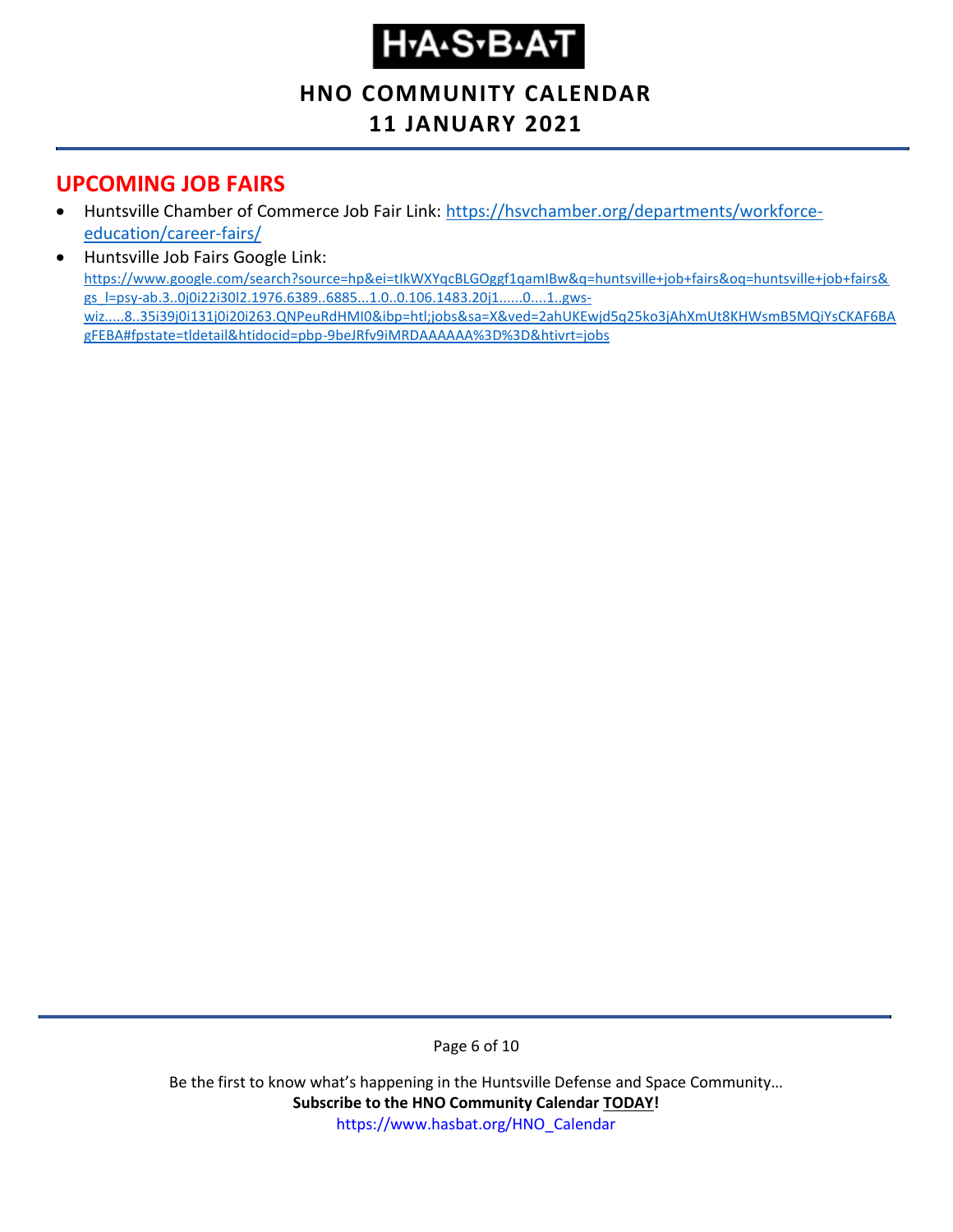### **H-A-S-B-A-T**

#### **HNO COMMUNITY CALENDAR**

#### **11 JANUARY 2021**

#### <span id="page-6-0"></span>**HUNTSVILLE / MADISON SCHOOL DATES FOR 2020 – 2021 UPDATED – VIRTUAL CLASSES ONLY FOR FIRST 90 DAYS FOR HUNTSVILLE / MADISON CITY AND COUNTY SCHOOLS as of 7/21/2020**

**NOTE: DATES DO NOT APPEAR IN THE HNO COMMUNITY CALENDAR LISTING ABOVE.**

#### **APPROVED Huntsville City Schools** 2020-2021 Academic Calendar



As of 6/4/2020

Page 7 of 10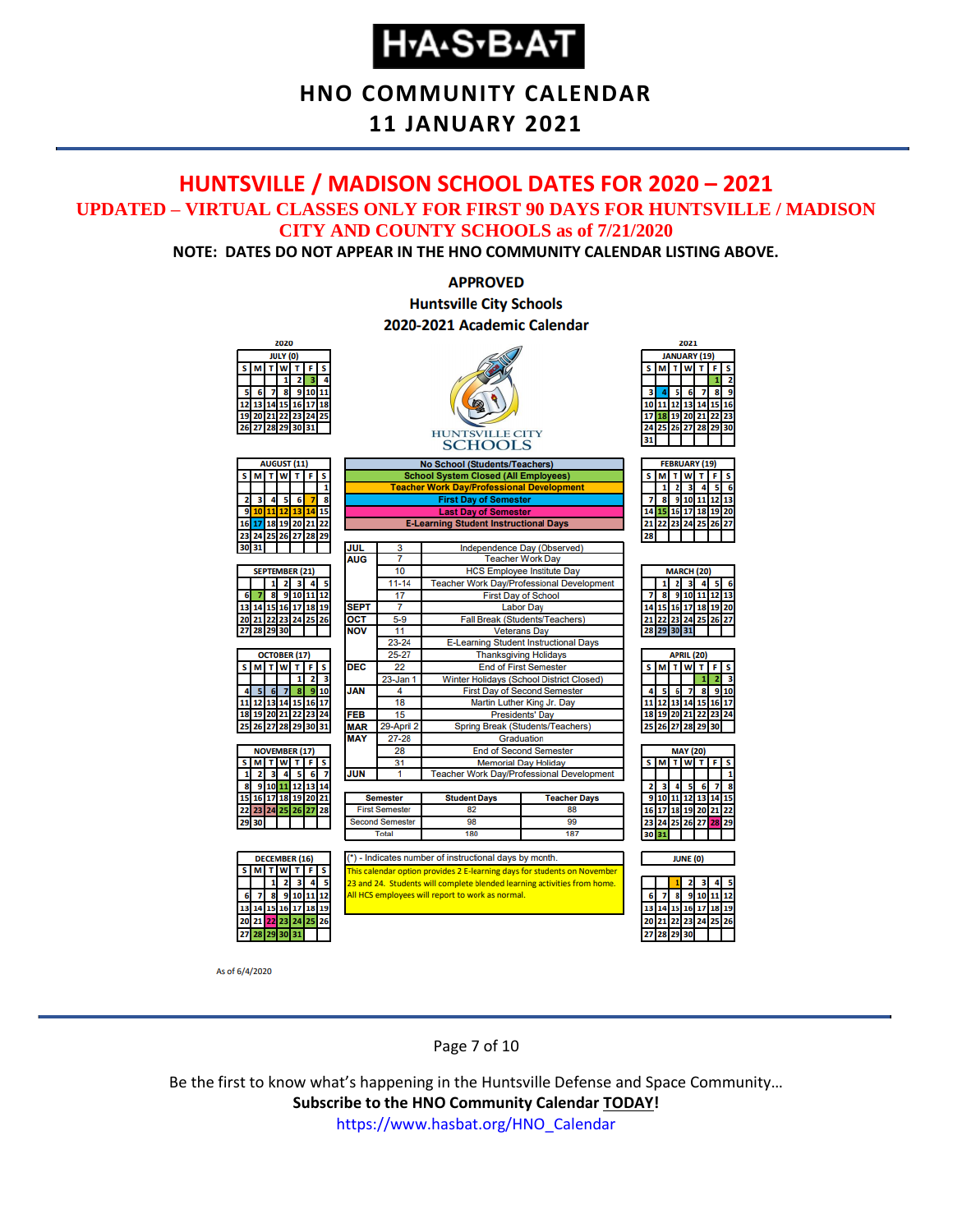### **H-A-S-B-A-T**

#### **HNO COMMUNITY CALENDAR 11 JANUARY 2021**

### **MADISON CITY SCHOOLS CALENDAR**

2020-2021 211 Celtic Drive Madison, AL 35758

FAX: 256-464-8291



Page 8 of 10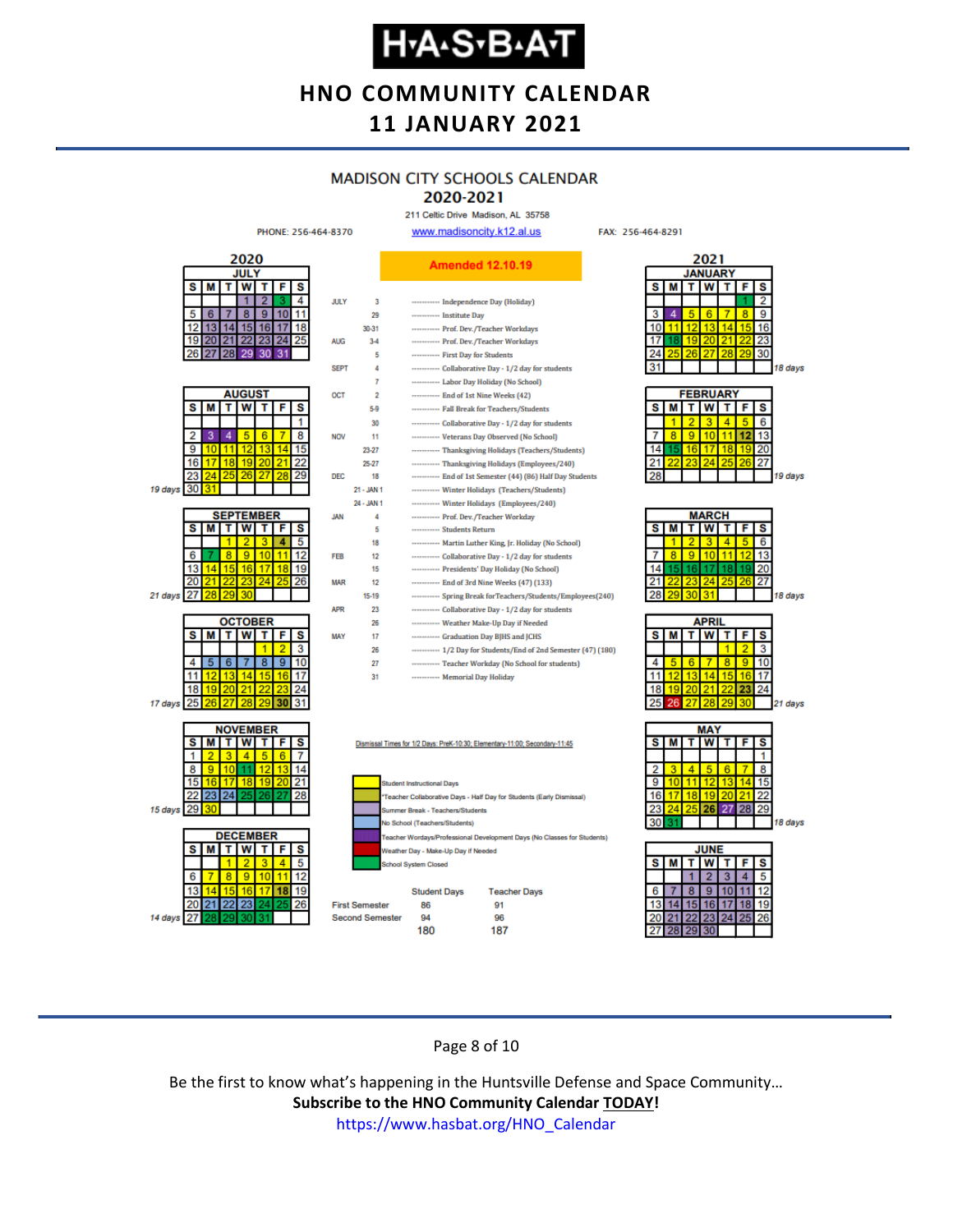### **Н-А-S-В-А-Т**

#### **HNO COMMUNITY CALENDAR 11 JANUARY 2021**

#### **MADISON COUNTY SCHOOLS CALENDAR**

#### 2020-2021

**FIRST SEMESTER - 88 DAYS** 

www.mcssk12.org

Phone: 256-852-2557

| 2020 |             |    |             |    |    |    |  |  |  |
|------|-------------|----|-------------|----|----|----|--|--|--|
|      | <b>JULY</b> |    |             |    |    |    |  |  |  |
| s    | S<br>F<br>м |    |             |    |    |    |  |  |  |
|      |             |    |             | 2  |    |    |  |  |  |
| 5    | 6           |    | 8           | g  | п  |    |  |  |  |
| 12   | 13          |    | -5          | 16 |    | 18 |  |  |  |
| 19   | 20          | 21 | 22 23       |    | 24 | 25 |  |  |  |
| 26   |             |    | 27 28 29 30 |    | 31 |    |  |  |  |

| <b>AUGUST</b> |    |                  |                 |    |    |    |  |  |  |
|---------------|----|------------------|-----------------|----|----|----|--|--|--|
| s             | M  | W<br>F<br>т<br>т |                 |    |    |    |  |  |  |
|               |    |                  |                 |    |    |    |  |  |  |
| 2             | 3  | 4                | 5               | 6  |    | 8  |  |  |  |
| 9             | 10 | 11               | 12 <sup>2</sup> | 13 |    | Б  |  |  |  |
| 16            | 17 | 18               | 19 20           |    | 21 | 22 |  |  |  |
| 23            | 24 |                  | 25 26 27        |    | 28 | 29 |  |  |  |
| 30            | 31 |                  |                 |    |    |    |  |  |  |

| <b>SEPTEMBER</b> |    |                  |          |  |    |    |  |  |  |
|------------------|----|------------------|----------|--|----|----|--|--|--|
| s                | М  | F<br>W<br>S<br>т |          |  |    |    |  |  |  |
|                  |    |                  |          |  |    |    |  |  |  |
| 6                |    | ٠                | g        |  |    | 12 |  |  |  |
| 13               |    | 15 <sub>1</sub>  | 16       |  | 18 | 19 |  |  |  |
| 20               | 21 |                  | 22 23 24 |  | 25 | 26 |  |  |  |
| 27               | 28 | 29               | 30       |  |    |    |  |  |  |







| AUG 5-7       |                |                | Staff Development / Workday                  |            |  |  |  |  |  |
|---------------|----------------|----------------|----------------------------------------------|------------|--|--|--|--|--|
|               |                | $10 - 18$      | Staff Development / Workday                  |            |  |  |  |  |  |
|               | 19             |                | <b>First Day of School</b>                   |            |  |  |  |  |  |
| <b>SEP</b>    | $\overline{7}$ |                | <b>Labor Day</b>                             |            |  |  |  |  |  |
| OCT 5-9       |                |                | Fall Break (Students/Teachers)               |            |  |  |  |  |  |
|               |                | $8 - 9$        | Fall Break (employees)                       |            |  |  |  |  |  |
| <b>NOV 11</b> |                |                | <b>Veteran's Day</b>                         |            |  |  |  |  |  |
|               |                | 24 - 27        | Thanksgiving Break (Students/Teachers)       |            |  |  |  |  |  |
|               |                | $25 - 27$      | Thanksgiving Break (employees)               |            |  |  |  |  |  |
|               |                | DEC 22 - Jan 1 | <b>Winter Break</b>                          |            |  |  |  |  |  |
|               |                |                |                                              |            |  |  |  |  |  |
|               |                |                | <b>SECOND SEMESTER - 88 DAYS</b>             |            |  |  |  |  |  |
|               |                |                |                                              |            |  |  |  |  |  |
| <b>JAN</b>    | 18             |                | Martin Luther King Jr Day                    |            |  |  |  |  |  |
|               | 19             |                | <b>Second Semester Begins</b>                |            |  |  |  |  |  |
| <b>FEB</b> 15 |                |                | <b>President's Day</b>                       |            |  |  |  |  |  |
|               |                | MAR 29 - APR 2 | Spring Break (Students/Teachers)             |            |  |  |  |  |  |
| APR 1-2       |                |                | Spring Break (Employees)                     |            |  |  |  |  |  |
| MAY 25 -26    |                |                | <b>GRADUATIONS</b>                           |            |  |  |  |  |  |
|               | 28             |                | <b>Last Day of School</b>                    |            |  |  |  |  |  |
|               | 31             |                | <b>Memorial Day</b>                          |            |  |  |  |  |  |
| <b>JUN</b>    | 1              |                | <b>Teacher Workdays</b>                      |            |  |  |  |  |  |
|               |                |                |                                              |            |  |  |  |  |  |
|               |                |                | <b>Progress Report and Report Card Dates</b> |            |  |  |  |  |  |
|               |                | Grading        | Progress                                     | Report     |  |  |  |  |  |
|               |                | Period         | Report                                       | Card       |  |  |  |  |  |
|               |                | 1              | 9/17/2020                                    | 10/29/2020 |  |  |  |  |  |
|               |                | 2              | 12/1/2020                                    | 1/21/2021  |  |  |  |  |  |
|               |                | 3              | 2/18/2021                                    | 3/25/2021  |  |  |  |  |  |
|               |                | 4              | 4/29/2021                                    | 6/3/2021   |  |  |  |  |  |





| <b>FEBRUARY</b> |   |    |    |    |    |     |  |
|-----------------|---|----|----|----|----|-----|--|
| s               | м |    | w  |    | F  | s   |  |
|                 |   | 2  | 3  |    |    | 6   |  |
|                 |   | 9  | 10 |    | 12 | R   |  |
|                 |   | 16 | 17 | 18 | 19 | 20  |  |
|                 |   | 23 | 24 | 25 | 26 | 127 |  |
|                 |   |    |    |    |    |     |  |

| <b>MARCH</b> |                 |                        |    |    |    |    |  |  |  |
|--------------|-----------------|------------------------|----|----|----|----|--|--|--|
| S            | М               | W<br>s<br>F<br>τI<br>т |    |    |    |    |  |  |  |
|              |                 | 2                      |    |    |    | 6  |  |  |  |
|              | 8               | 9                      | 10 |    | 12 | 13 |  |  |  |
| 14           | 15 <sup>1</sup> | 16 <sup>1</sup>        | 17 | 18 | 19 | 20 |  |  |  |
| 21           | 22              | 23 24                  |    | 25 | 26 | 27 |  |  |  |
|              | 28 29 30 31     |                        |    |    |    |    |  |  |  |
|              |                 |                        |    |    |    |    |  |  |  |

| APRIL |          |                |   |    |    |    |  |  |
|-------|----------|----------------|---|----|----|----|--|--|
| s     | M        | т              | W | т  | F  | s  |  |  |
|       |          |                |   |    |    | 3  |  |  |
|       |          | 6              |   | 8  | 9  | 10 |  |  |
| 11    |          | 12 13 14       |   | 15 | 16 | 17 |  |  |
| 18    |          | 19 20 21 22 23 |   |    |    | 24 |  |  |
| 25    | 26 27 28 |                |   | 29 | 30 |    |  |  |
|       |          |                |   |    |    |    |  |  |





#### **QUESTIONS OR COMMENTS… EMAIL: [Calendar@HASBAT.org](mailto:calendar@hasbat.org)**

Page 9 of 10